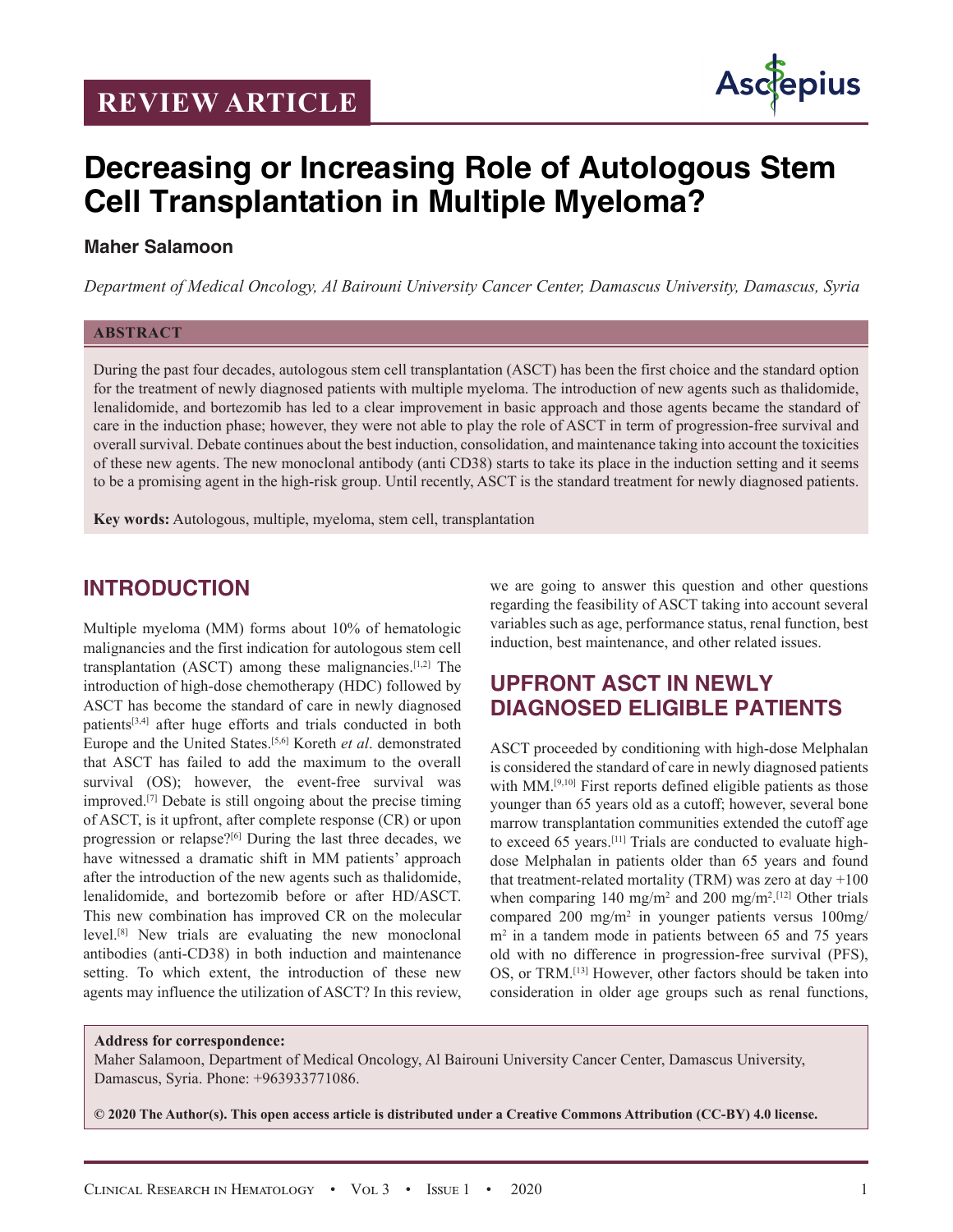performance status, and other comorbidities. In some centers, ASCTs are performed on elderly patients according to every patient's characteristics and outside clinical trials.

Renal function impairment is one of the most important presenting signs in patients with MM attributed to high light chain burden. This impairment is much more profound in patients over 65 years; however, there is no contraindication for ASCT in this subgroup of patients. In these cases, toxicities attributed to HD chemotherapy are more frequent than those with normal renal functions.[14,15] Report from the Polish society of MM demonstrated that dialysis-dependent cases are more likely to develop toxicities such as infections and mucositis; however, PFS and OS rates were comparable to other patients presenting with normal functions.<sup>[16]</sup>

### **HISTORY AND PRESENT OF INDUCTION CHEMOTHERAPY**

Before and after the era of ASCT, induction chemotherapy was the major treatment that aims to reduce the burden of plasma cell in bone marrow, improving the local environment and facilitate engraftment as well. The first induction backbone was the alkylating agents, then the triplet of vincristine, doxorubicin, and dexamethasone (VAD).[1] This induction was replaced by either thalidomide or bortezomib or both which proven to better than VAD in term of complete response (CR).[17,18] Later trials showed that the triplet of bortezomib, thalidomide, and dexamethasone (VTD) was superior to VD and TD.<sup>[19,20]</sup> Thus, VTD became the standard induction of choice in MM patients prepared for ASCT with 3–4 cycles given. Some centers give six cycles to attain a more profound response; however, peripheral neuropathy may limit this trend in some patients.[20] Soon after, VTD was replaced by many MM societies by VRD after replacing thalidomide with the newer version lenalidomide. VRD demonstrated better PFS and OS when compared to VTD.[21] The new monoclonal antibody against CD38 daratumumab (DARA) was evaluated in the induction phase in combination with VRD and VTD, showing some encouraging results when compared with VRD alone.[22,23] DARA was also combined in a Phase II trial with bortezomib, cyclophosphamide, and dexamethasone and also used in a Phase Ib trial with carfilzomib and lenalidomide demonstrating a response rate exceeding 95% in both trials.<sup>[24,25]</sup>

### **CHEMOPRIMING**

Mobilization of hematopoietic stem cells (CD34) with a minimum of  $2 \times 10^6$  CD34 per kg of body weight is essential for good engraftment; however, the optimal amount is  $5 \times 10^6$ CD34/kg which can be done by a steady-state mobilization after giving granulocytes colony-stimulating factor (G-CSF) over several days or chemopriming through preparation with

chemotherapeutic agents.[26] The two approved cytokines for mobilization are filgrastim (10 μg/kg/day for 4–6 days and apheresis on days 5 or 6) according to the optimal number of CD34 in peripheral blood. The other cytokines are lenograstim (10 μg/kg/day for 4–6 days and apheresis between days 5 and 7); however, mobilization using G-CSF alone is still suboptimal.[27] The most commonly used agent for chemopriming is high-dose cyclophosphamide  $(2-4)$  g/m<sup>2</sup>), followed by filgrastim or lenograstim (5 μg/kg/day 1–5 days after completion of chemotherapy. This procedure can offer a good CD34 amount; however, the time to transplantation is prolonged and toxicities are reported as well.<sup>[28]</sup> In some patients who fail to mobilize the optimal amount of CD34, the chemokine receptor-4 (CXCR-4) antagonist (plerixafor) can increase the mobilization effect of G-CSF.[27] Trials compared to the addition of cytarabine to G-CSF versus G-CSF alone in Phase III randomized trials reported better results in the cytarabine arm; however, toxicity profile was high.<sup>[29]</sup> We should stress that using lenalidomide in the induction may impair mobilization process through upgrading CXCR-4 receptors; however, this process can be antagonist by plerixafor which found to be effective in this case.[30]

# **CONDITIONING**

Intravenous Melphalan at a dose of 200 mg/m<sup>2</sup> is the best high-dose conditioning regimen so far. Attempts to replace it with oral Melphalan or intravenous busulfan have failed.<sup>[31]</sup> The combination of intravenous busulfan 130 mg/m2 over 4 days and Melphalan 70 mg/m2 for over 2 days demonstrated better PFS with no significant improvement in response rate.<sup>[32]</sup> In a randomized trial conducted by Bensinger *et al*., a comparison between Melphalan 200 mg/m<sup>2</sup> and 280 mg/m<sup>2</sup> demonstrated better ORR with no impact on PFS and OS.<sup>[33]</sup>

# **THE ROLE OF CONSOLIDATION AND MAINTENANCE AFTER ASCT**

The Italian myeloma study group reported better CR and PFS rates using VTD compared with the TD arm in both induction and consolidation after ASCT<sup>[34]</sup> and this result was better in patients demonstrating good response after ASCT which reflected in complete pathologic and molecular response.[8] Sonneveld *et al*. reported better PFS with two cycles of VRD proceeding lenalidomide compared with lenalidomide as consolidation;[35] however, VRD failed to prolong PFS in patients with a high-risk profile of cytogenetic abnormalities [ $t(4:14)$  and/or del17p and/or  $t(14:16)$ ].<sup>[35]</sup> These results indicate that VRD as consolidation before maintenance with lenalidomide is of benefit in those young patients with lowrisk cytogenetic profile. Results do not support the regular indication of consolidation after ASCT and more randomized trials are needed to support the former idea.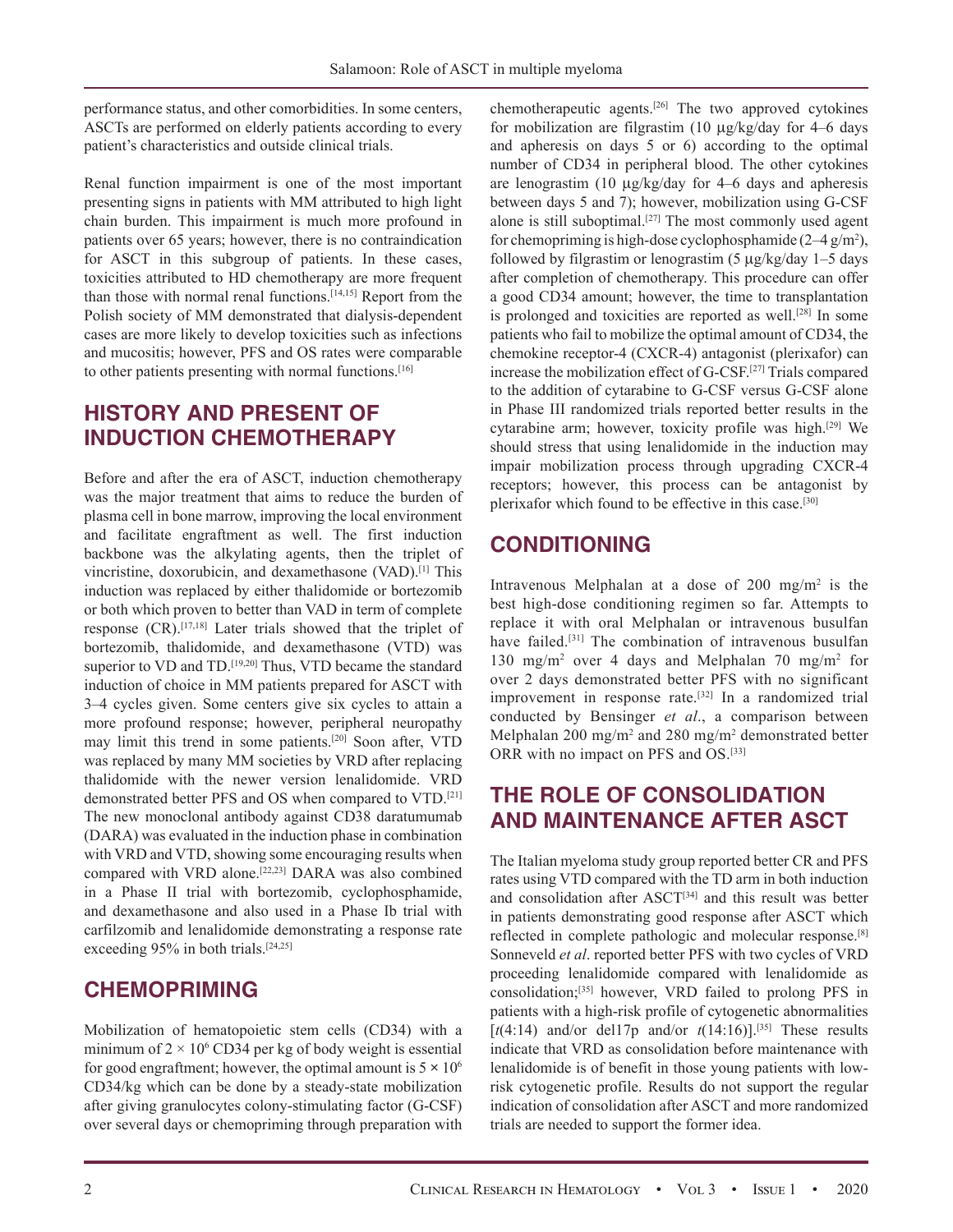Consolidation and maintenance are thought to deepen the first response obtained after ASCT and to prevent relapse and prolong survival; however, ASCT is not a curative procedure that is why concentration was made on maintenance therapy with the new agents such as thalidomide and lenalidomide.<sup>[36]</sup> Thalidomide was the first agent to use in the maintenance setting after being tested in several randomized trials. This agent showed a good response; however, the OS rate was not encouraging. Since thalidomide can lead to a profound peripheral neuropathy, the duration of use was limited to 6–12 months, as reported Spencer *et al*. [37] Lenalidomide was also tested in maintenance and demonstrated better response than placebo and led to prolongation of PFS in all subgroups of patients, especially in those attained more deep response after ASCT. OS improved in the lenalidomide arm except in women older than 60 years, presenting with a bad cytogenetic profile.[38] The treatment-limiting duration of lenalidomide is determined by the progression of secondary tumor which was reported and toxicities. Thus, thalidomide is given at a dose of 100 mg/day and lenalidomide at a low dose for a period of time in the light of side effects.[38] A designed plan is illustrated in Figure 1 showing the current practice and the future direction in treatment of newly diagnosed cases of MM.

#### **NON-TRANSPLANT STRATEGY**

Before the era of the new agents, two large trials compared HDC followed by ASCT with HDC alone demonstrated prolonged of both PFS and OS.[5,6] Most trials were conducted before 2010 and did not include the new agents until recently where four phase III trials compared HDC followed by ASCT with a combination of the new agents, as illustrated in Table 1.

Speed look on the former four trials demonstrates that induction followed by ASCT was better in term of PFS and OS than non-transplant strategy. The most important trial thereafter was the IFM 2009 where 700 newly diagnosed

patients to receive three RVD cycles then divided into two arms: The first arm received one course of high-dose Melphalan followed by ASCT then another two RVD cycles, where patients in the second arm received another five cycles of RVD. Higher complete remission rates were observed in the ASCT arm (59% vs. 48%;  $P = 0.03$ ) and minimal residual disease negativity (79% vs.  $65\%$ ;  $P < 0.001$ ); however, no difference in term of OS was observed at 4 years.[6] All conducted trials comparing ASCT versus non-ASCT arm demonstrated better response and PFS rates; however, OS was not significant unless in two trials, therefore, ASCT continues to be the standard of care in newly diagnosed patients. Early ASCT was evaluated in three trials with the improvement of interval to relapse; however, no difference was reported in term of OS.[39] In real practice, to answer the question whether early or delayed ASCT, randomized trials are needed with stratification of patients according to their clinical, biologic, and cytogenetic profile, then we can know which patient will get a better benefit from early or delayed one.





**Figure 1:** The present practice and future direction in

| hereafter was the IFM 2009 where 700 newly diagnosed<br>approaching newly diagnosed patients with multiple myeloma<br><b>Table 1:</b> The main four Phase III randomized trials comparing HD-chemotherapy followed by ASCT with<br>treatment with new agents |                                                                            |                                |                                 |
|--------------------------------------------------------------------------------------------------------------------------------------------------------------------------------------------------------------------------------------------------------------|----------------------------------------------------------------------------|--------------------------------|---------------------------------|
|                                                                                                                                                                                                                                                              |                                                                            |                                |                                 |
| Attal et al.                                                                                                                                                                                                                                                 | $RVD \times 5$ cycles versus HD-M + ASCT $(x1)$ +<br>$RVD \times 2$ cycles | 50 versus 36 mon.<br>P<0.001   | 4 y: 81% versus 80%<br>P:NS     |
| Cavo et al.                                                                                                                                                                                                                                                  | VMP $\times$ 4 cycles versus HD-M + ASCT ( $\times$ 1 versus $\times$ 2)   | 3 y: 66% versus 58%<br>P<0.037 | NA.                             |
| Gay et al.                                                                                                                                                                                                                                                   | $CRD \times 6$ cycles versus $HD-M + ASCII$ (x2)                           | 43 versus 29 mon.              | 4 y: 86% versus 73%<br>P<0.004  |
| Palumbo et al.                                                                                                                                                                                                                                               | MPR $\times$ 6 cycles versus HD-M + ASCT ( $\times$ 2)                     | 43 versus 22 mon.<br>P<0.001   | 4 y: 82% versus 65%<br>$P=0.02$ |

HD-M: High-dose Melphalan, RVD: Lenalidomide, bortezomib, and dexamethasone, CRD: Cyclophosphamide, lenalidomide, and dexamethasone, MPR: Melphalan, prednisolone and lenalidomide, VMP: Bortezomib, Melphalan, and prednisolone, PFS: Progression-free survival, OS: Overall survival, ASCT: Autologous stem cell transplantation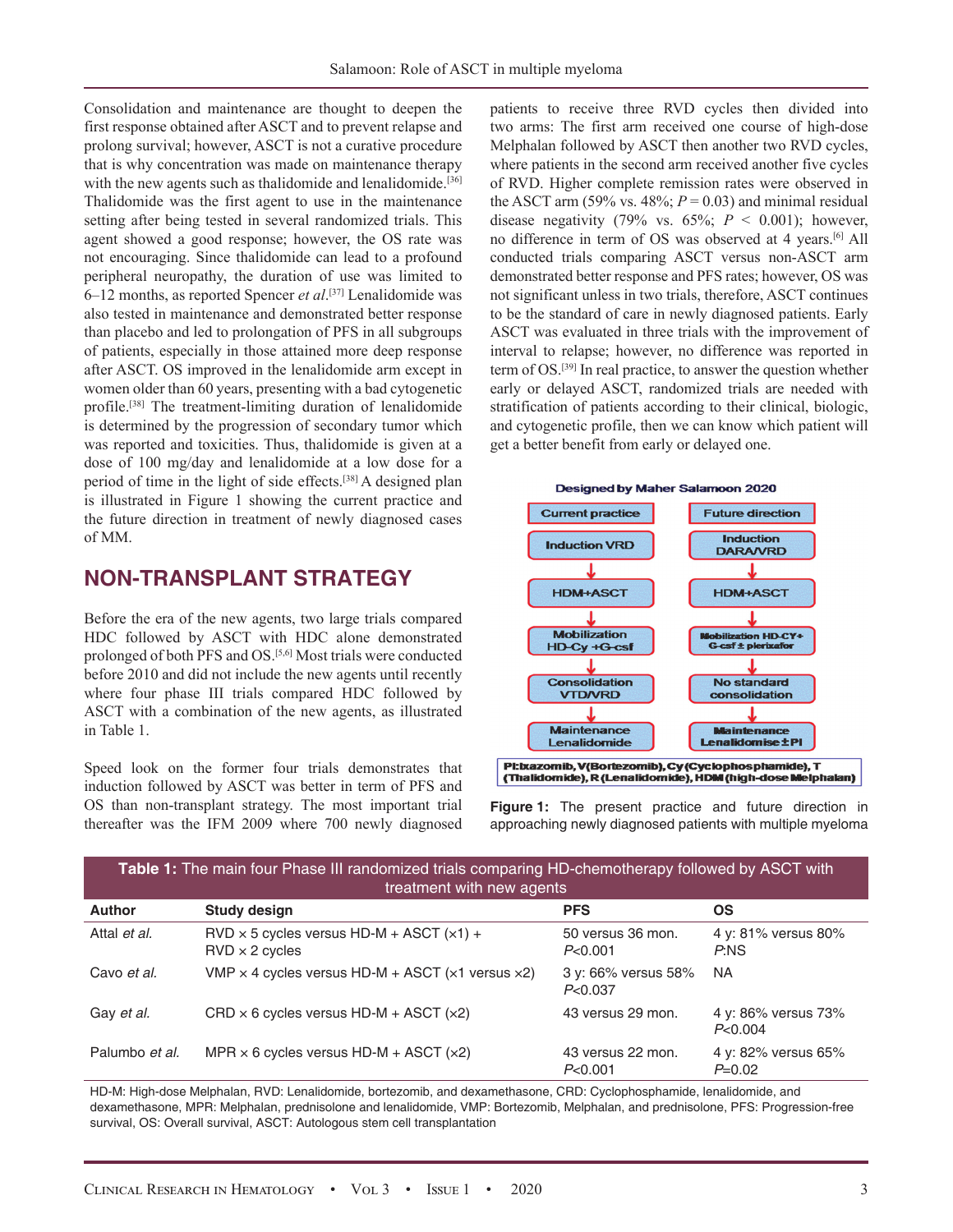Another issue to be raised is the difference between single versus tandem ASCT. The IFM trial demonstrated that tandem transplant showed longer PFS (36 vs. 25 months  $P = 0.03$ ) and better OS (58 vs. 48  $P = 0.01$ ). In a subgroup analysis, patients with better results were those who have not had a near-complete response after the first ASCT.<sup>[40]</sup>

The former results were supported by an Italian study conducted by Cavo *et al*. demonstrated better response and PFS rates; however, OS was similar in both arms (median, 71 vs. 65 months;  $P = 0.9$ .<sup>[41]</sup> Cavo *et al.* also published data from pooled three trials reporting better PFS and OS in the tandem arm compared with the single ASCT.<sup>[42]</sup>

#### **DISCUSSION AND CONCLUSION**

The introduction of new agents did not replace the role of ASCT, which remains so far the standard of care in newly diagnosed patients with MM. during the past 4 decades, ASCT has been compared with the HDC; however, the new agents replaced the high-dose in comparison and it is early to talk about complete replacement of ASCT by the new agents. The first step was comparing RD with VRD which showed superior results in term of PFS and OS. VRD seems to be comparable to ASCT in term of PFS and OS as well. [21] The emerging role of the new agents was clarified in four Phase III trials illustrated in Table 1. Trials should be conducted in a randomized fashion to evaluate the real role of the new agents with and without ASCT. The new monoclonal antibody daratumumab should be included in the induction phase in combination with VRD because of its encouraging results. Most societies concentrate on adding a new agent to the known triplet VRD then compare it with ASCT; however, studies should be oriented toward improving the induction to serve those ASCT ineligible patients. The development of induction is also an important trend toward improving results in a high-risk group. As we know, ASCT is a process that takes time (induction, chemopriming, and stem cell mobilization and conditioning) and this time takes about 3 months in the median which is not calculated when PFS and OS are studied which is a great bias. If we omit the time to perform the procedure, then VRD could exceed ASCT in term of OS since results are comparable. Finally, it is early to talk about a decreasing role of ASCT in MM; however, the new agents along with the monoclonal antibodies may delay the procedure in some patients the thing that must be determined after conducting a big randomized trial for this purpose.

# **REFERENCES**

- 1. Harousseau JL, Moreau P. Autologous hematopoietic stemcell transplantation for multiple myeloma. N Engl J Med 2009;360:2645-54.
- 2. Becker N. Epidemiology of multiple myeloma. Recent Results Cancer Res 2011;183:25-35.
- 3. McElwain TJ, Powles RL. High-dose intravenous melphalan for plasma-cell leukaemia and myeloma. Lancet 1983;2:822-4.
- 4. Mohty M, Harousseau JL. Treatment of autologous stem cell transplant-eligible multiple myeloma patients: Ten questions and answers. Haematologica 2014;99:408-16.
- 5. Child JA, Morgan GJ, Davies FE, Owen RG, Bell SE, Hawkins K, *et al*. High-dose chemotherapy with hematopoietic stem-cell rescue for multiple myeloma. N Engl J Med 2003;348:1875-83.
- 6. Attal M, Lauwers-Cances V, Hulin C, Leleu X, Caillot D, Escoffre M, *et al*. Lenalidomide, bortezomib, and dexamethasone with transplantation in myeloma. N Engl J Med 2017;376:1311-20.
- 7. Koreth J, Cutler CS, Djulbegovic B, Behl R, Schlossman RL, Munshi NC, *et al*. High-dose therapy with single autologous transplantation versus chemotherapy for newly diagnosed multiple myeloma: A systematic review and meta-analysis of randomized controlled trials. Biol Blood Marrow Transplant 2007;13:183-96.
- 8. Ladetto M, Pagliano G, Ferrero S, Cavallo F, Drandi D, Santo L, *et al*. Major tumor shrinking and persistent molecular remissions after consolidation with bortezomib, thalidomide, and dexamethasone in patients with autografted myeloma. J Clin Oncol 2010;28:2077-84.
- 9. Shah N, Callander N, Ganguly S, Gul Z, Hamadani M, Costa L, *et al*. Hematopoietic stem cell transplantation for multiple myeloma: Guidelines from the American society for blood and marrow transplantation. Biol Blood Marrow Transplant 2015;21:1155-66.
- 10. Gay F, Engelhardt M, Terpos E, Wäsch R, Giaccone L, Auner HW, *et al*. From transplant to novel cellular therapies in multiple myeloma: European myeloma network guidelines and future perspectives. Haematologica 2018;103:197-211.
- 11. Auner HW, Szydlo R, Hoek J, Goldschmidt H, Stoppa AM, Morgan GJ, *et al*. Trends in autologous hematopoietic cell transplantation for multiple myeloma in Europe: Increased use and improved outcomes in elderly patients in recent years. Bone Marrow Transplant 2015;50:209-15.
- 12. Garderet L, Beohou E, Caillot D, Stoppa AM, Touzeau C, Chretien ML, *et al*. Upfront autologous stem cell transplantation for newly diagnosed elderly multiple myeloma patients: A prospective multicenter study. Haematologica 2016;101:1390-7.
- 13. Neukirchen J, Arat P, Teutloff C, Gerrlich C, Niedenhoff DL, Boquoi A, *et al*. Favourable outcome of elderly patients with multiple myeloma treated with tandem melphalan 100 highdose therapy, autologous stem cell transplantation and novel agents-a single center experience. Blood 2016;128:3460.
- 14. Straka C, Liebisch P, Salwender H, Hennemann B, Metzner B, Knop S, *et al*. Autotransplant with and without induction chemotherapy in older multiple myeloma patients: Long-term outcome of a randomized trial. Haematologica 2016;101:1398-406.
- 15. Badros A, Barlogie B, Siegel E, Roberts J, Langmaid C, Zangari M, *et al*. Results of autologous stem cell transplant in multiple myeloma patients with renal failure. Br J Haematol 2001;114:822-9.
- 16. Waszczuk-Gajda A, Lewandowski Z, Drozd-Sokołowska J, Boguradzki P, Dybko J, Wróbel T, *et al*. Autologous peripheral blood stem cell transplantation in dialysis-dependent multiple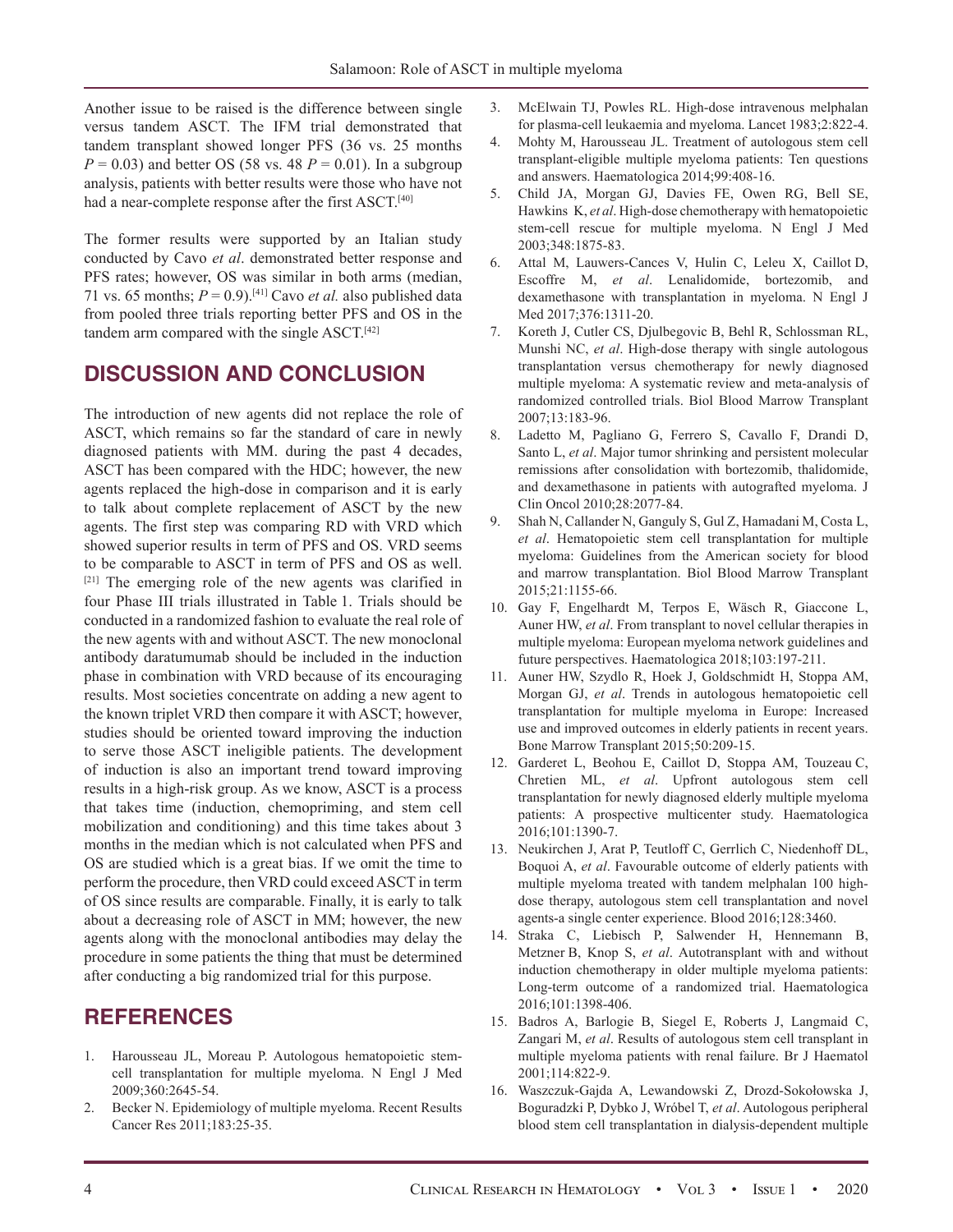myeloma patients-DAUTOS study of the polish myeloma study group. Eur J Haematol 2018;101:475-85.

- 17. Harousseau JL, Attal M, Avet-Loiseau H, Marit G, Caillot D, Mohty M, *et al*. Bortezomib plus dexamethasone is superior to vincristine plus doxorubicin plus dexamethasone as induction treatment prior to autologous stem-cell transplantation in newly diagnosed multiple myeloma: Results of the IFM 2005- 01 Phase III trial. J Clin Oncol 2010;28:4621-9.
- 18. Morgan GJ, Davies FE, Gregory WM, Bell SE, Szubert AJ, Navarro Coy N, *et al*. Cyclophosphamide, thalidomide, and dexamethasone as induction therapy for newly diagnosed multiple myeloma patients destined for autologous stem-cell transplantation: MRC Myeloma IX randomized trial results. Haematologica 2012;97:442-50.
- 19. Moreau P, Avet-Loiseau H, Facon T, Attal M, Tiab M, Hulin C, *et al*. Bortezomib plus dexamethasone versus reduced-dose bortezomib, thalidomide plus dexamethasone as induction treatment before autologous stem cell transplantation in newly diagnosed multiple myeloma. Blood 2011;118:5752-8.
- 20. Rosiñol L, Oriol A, Teruel AI, Hernández D, López-Jiménez J, De la Rubia J, *et al*. Superiority of bortezomib, thalidomide, and dexamethasone (VTD) as induction pretransplantation therapy in multiple myeloma: A randomized Phase 3 PETHEMA/GEM study. Blood 2012;120:1589-96.
- 21. Durie BG, Hoering A, Abidi MH, Rajkumar SV, Epstein J, Kahanic SP, *et al*. Bortezomib with lenalidomide and dexamethasone versus lenalidomide and dexamethasone alone in patients with newly diagnosed myeloma without intent for immediate autologous stem-cell transplant (SWOG S0777): A randomised, open-label, Phase 3 trial. Lancet 2017;389:519-27.
- 22. Moreau P, Attal M, Hulin C, Arnulf B, Belhadj K, Benboubker L, *et al*. Bortezomib, thalidomide, and dexamethasone with or without daratumumab before and after autologous stemcell transplantation for newly diagnosed multiple myeloma (CASSIOPEIA): A randomised, open-label, phase 3 study. Lancet 2019;394:29-38.
- 23. Voorhees PM, Costa LJ, Reeves B, Nathwani N, Rodriguez C, Lutska Y, *et al*. Interim safety analysis of a Phase 2 randomized study of daratumumab (Dara), lenalidomide (R), bortezomib (V), and dexamethasone (d; Dara-RVd) vs. RVd in patients (Pts) with newly diagnosed multiple myeloma (MM) eligible for high-dose therapy (HDT) and autologous stem cell transplantation (ASCT). Blood 2017;130:1879.
- 24. Yimer H, Melear J, Faber E, Bensinger W, Burke JM, Narang M, *et al*. Lyra: A Phase 2 study of daratumumab (Dara) plus cyclophosphamide, bortezomib, and dexamethasone (Cybord) in newly diagnosed and relapsed patients (Pts) with multiple myeloma (MM). Blood 2018;132:152.
- 25. Jakubowiak AJ, Chari A, Lonial S, Weiss BM, Comenzo RL, Wu K, *et al*. Daratumumab (DARA) in combination with carfilzomib, lenalidomide, and dexamethasone (KRd) in patients (pts) with newly diagnosed multiple myeloma (MMY1001): An open-label, Phase 1b study. J Clin Oncol 2017;35:8000.
- 26. Mohty M, Ho AD. In and out of the niche: Perspectives in mobilization of hematopoietic stem cells. Exp Hematol 2011;39:723-9.
- 27. Mohty M, Duarte RF, Croockewit S, Hübel K, Kvalheim G, Russell N. The role of plerixafor in optimizing peripheral blood stem cell mobilization for autologous stem cell transplantation.

Leukemia 2011;25:1-6.

- 28. Bensinger W, DiPersio JF, McCarty JM. Improving stem cell mobilization strategies: Future directions. Bone Marrow Transplant 2009;43:181-95.
- 29. Czerw T, Sadus-Wojciechowska M, Michalak K, Najda J, Mendrek W, Sobczyk-Kruszelnicka M, *et al*. Increased efficacy of stem cell chemomobilization with intermediatedose cytarabine plus granulocyte colony-stimulating factor (G-CSF) compared with G-CSF alone in patients with multiple myeloma: Results of a randomized trial. Biol Blood Marrow Transplant 2019;25:248-55.
- 30. Malard F, Kröger N, Gabriel IH, Hübel K, Apperley JF, Basak GW, *et al*. Plerixafor for autologous peripheral blood stem cell mobilization in patients previously treated with fludarabine or lenalidomide. Biol Blood Marrow Transplant 2012;18:314-7.
- 31. Lahuerta JJ, Mateos MV, Martínez-López J, Grande C, De la Rubia J, Rosiñol L, *et al*. Busulfan 12 mg/kg plus melphalan 140 mg/m2 versus melphalan 200 mg/m2 as conditioning regimens for autologous transplantation in newly diagnosed multiple myeloma patients included in the PETHEMA/ GEM2000 study. Haematologica 2010;95:1913-20.
- 32. Qazilbash MH, Thall P, Fox PS, Kebriaei P, Bashir Q, Shah N, *et al*. A randomized phase III trial of Busulfan+Melphalan vs Melphalan alone for multiple myeloma. J Clin Oncol 2015;21:S87-8.
- 33. Bensinger WI, Becker PS, Gooley TA, Chauncey TR, Maloney DG, Gopal AK, *et al*. A randomized study of melphalan 200 mg/m(2) vs 280 mg/m(2) as a preparative regimen for patients with multiple myeloma undergoing auto-SCT. Bone Marrow Transplant 2016;51:67-71.
- 34. Cavo M, Tacchetti P, Patriarca F, Petrucci MT, Pantani L, Galli M, *et al*. Bortezomib with thalidomide plus dexamethasone compared with thalidomide plus dexamethasone as induction therapy before, and consolidation therapy after, double autologous stem-cell transplantation in newly diagnosed multiple myeloma: A randomised Phase 3 study. Lancet 2010;376:2075-85.
- 35. Sonneveld P, Beksaç M, Holt B, Dimopoulos M, Carella A, Ludwig H, *et al*. Consolidation followed by maintenance therapy versus maintenance alone in newly diagnosed, transplant eligible patients with multiple myeloma (MM): A randomized Phase 3 study of the European myeloma network (EMN02/HO95 MM Trial). Blood 2016;128:242.
- 36. Paiva B, Gutiérrez NC, Rosiñol L, Vídriales MB, Montalbán MÁ, Martínez-López J, *et al*. High-risk cytogenetics and persistent minimal residual disease by multiparameter flow cytometry predict unsustained complete response after autologous stem cell transplantation in multiple myeloma. Blood 2012;119:687-91.
- 37. Spencer A, Prince HM, Roberts AW, Prosser IW, Bradstock KF, Coyle L, *et al*. Consolidation therapy with low-dose thalidomide and prednisolone prolongs the survival of multiple myeloma patients undergoing a single autologous stem-cell transplantation procedure. J Clin Oncol 2009;27:1788-93.
- 38. McCarthy PL, Holstein SA, Petrucci MT, Richardson PG, Hulin C, Tosi P, *et al*. Lenalidomide maintenance after autologous stem-cell transplantation in newly diagnosed multiple myeloma: A meta-analysis. J Clin Oncol 2017;35:3279-89.
- 39. Barlogie B, Kyle RA, Anderson KC, Greipp PR, Lazarus HM,